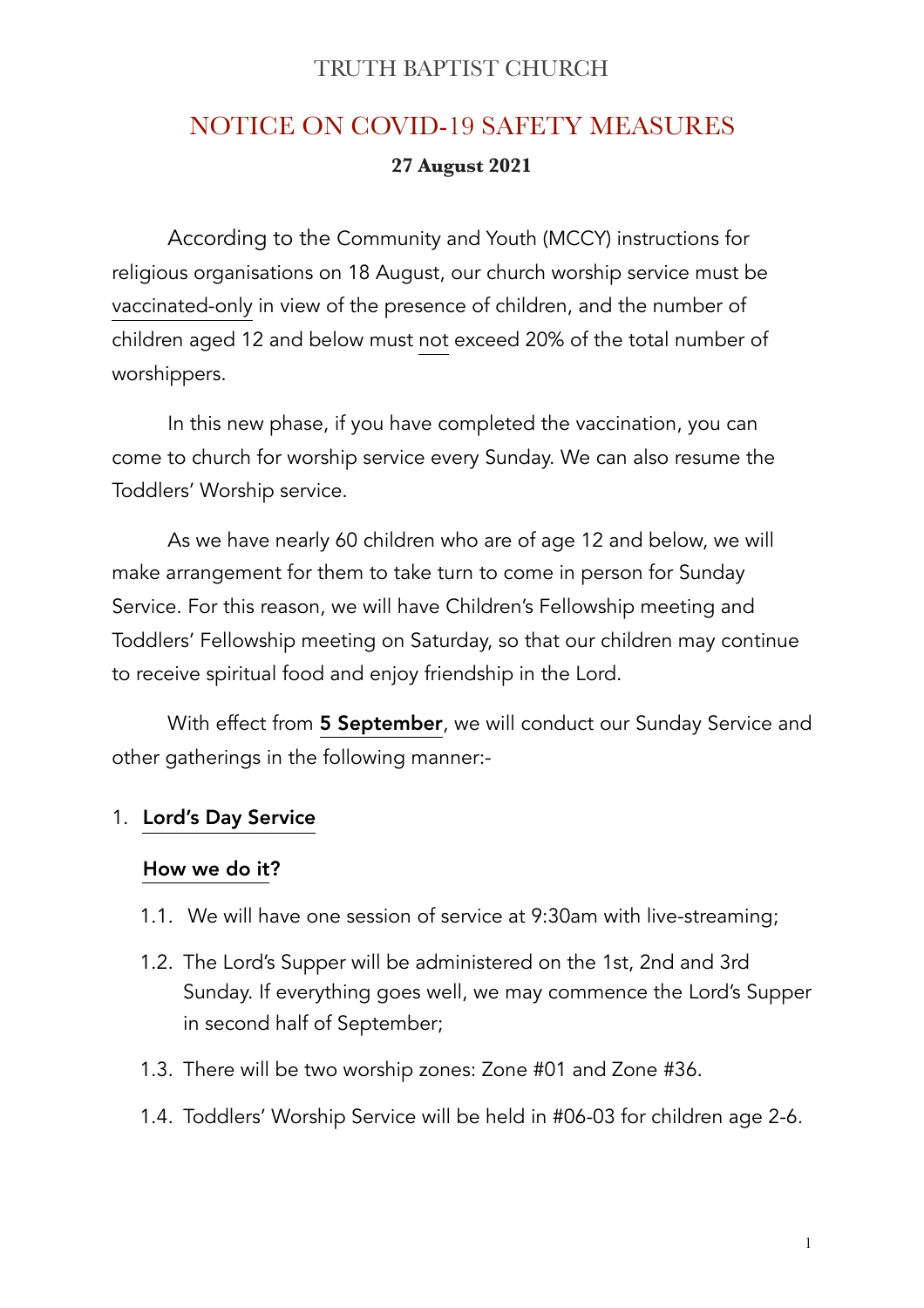## TRUTH BAPTIST CHURCH

1.5. We regret that we are not able to hold Children's Worship Service for the time being due to various constraints. Children other than toddlers will join their parents for worship service in the sanctuary.

#### Who can come to church?

- 1.6. All believers who have completed vaccination may join the worship service in person.
- 1.7. All children (age 12 and below) will be divided into three groups, and they will come on either 1st, 2nd or 3rd Sunday to worship the Lord in person. Sister Catherine will contact their parents individually.

#### Other Safety Rules

- 1.8. Members of congregation are still not allowed to sing;
- 1.9. People serving on stage are not allowed to sing either. Therefore, we will render our hymns of praise through pre-recorded singing.
- 1.10. In the sanctuary, children are not allowed to be seated in the same group as children from other household.

#### 2. Wednesday Prayer Meeting

- 2.1. All attendees must be vaccinated;
- 2.2. We can have a maximum of 50 in-person prayer warriors, and we can unmask and sing;

#### 3. Fellowship Meeting

- 3.1. We can have a maximum of 50 in-person attendees. We encourage all fellowship gatherings to be held on the church's premises whenever possible.
- 3.2. Children's Fellowship will meet in person on every 2nd and 4th Saturday from 2-4pm;